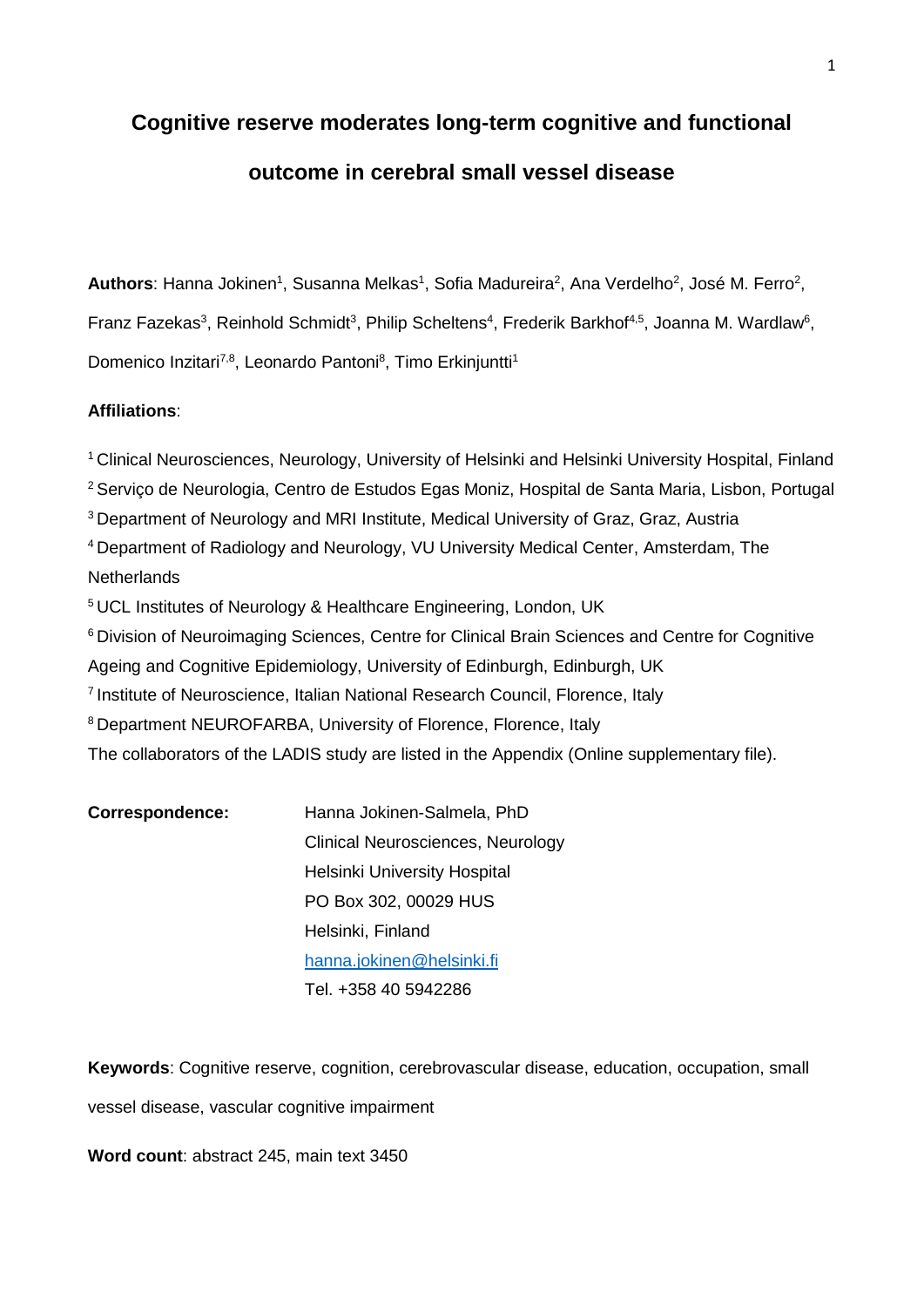# **ABSTRACT**

**Background**: Cerebral small vessel disease (SVD) is characterized by progressive white matter hyperintensities (WMH), cognitive decline and loss of functional independence. The correspondence between neuroimaging findings and the severity of clinical symptoms has been modest, however, and thus the outcome may be affected by various host factors. We investigated the predictive value of educational and occupational attainments as proxy measures of cognitive reserve on long-term cognitive and functional outcome in subjects with different degrees of WMH.

**Methods**: In the Leukoraraiosis and Disability Study (LADIS), 615 older individuals with WMH were evaluated with brain MRI and detailed clinical and neuropsychological assessments in 3-year follow-up. A prolonged follow-up of functional and cognitive status was administered with a structured telephone interview after up to 7 years.

**Results**: Higher levels of educational and occupational attainment were strongly related to baseline cognitive scores and predicted slower rate of decline in 3-year follow-up in measures of processing speed, executive functions and memory independently of WMH volume and other confounders. The deleterious effect of WMH on processing speed and memory was moderated by education and occupation. Education mitigated the relation of WMH volume on 7-year cognitive status. Moreover, higher education and occupational attainments were related to favorable outcome in 7-year follow-up as defined by sustained functional independence and lower mortality.

**Conclusion**: The results support the presumption that cognitive reserve plays a significant role as a buffer against the clinical manifestations of SVD and may in part explain high individual variability in outcome.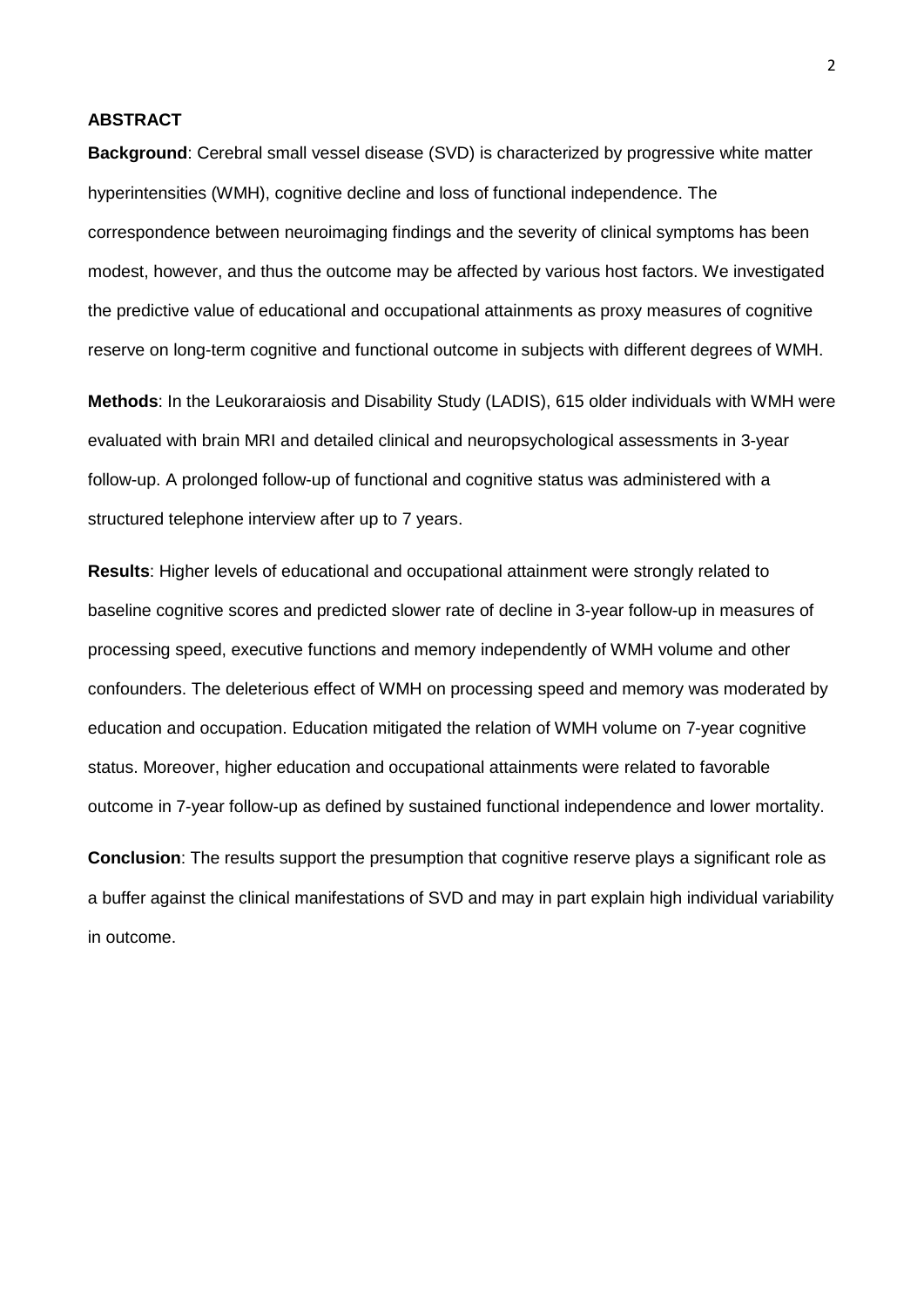#### **INTRODUCTION**

Cerebral small vessel disease (SVD) is the leading cause of vascular cognitive impairment and a considerable burden on public health. To date, there is no specific treatment for SVD, and the primary therapeutic goals are in early prevention and control of the risk factors.[1, 2] The core neuroimaging findings of SVD are white matter hyperintensities (WMH) of presumed vascular origin, which may occur together with lacunes or small subcortical infarcts, microbleeds, perivascular spaces and brain atrophy.[3] These changes are associated with cognitive decline and loss of independent functional abilities.[4-7] However, the correspondence between lesions and outcome has remained modest suggesting that the clinical manifestation of SVD is multifactorial and likely affected by various host features.

Cognitive reserve hypothesis provides one explanation for the individual differences in susceptibility to brain pathology. Life-long experiences such as educational and occupational attainment as well as participation in cognitively stimulating leisure activities may increase resilience to tolerate age-related and disease-related brain changes and sustain functional autonomy.[8] In recent years, the mitigating effect of cognitive reserve on cognitive dysfunction has been shown in progressive brain diseases such as Alzheimer's disease and multiple sclerosis, but its role in vascular cognitive impairment is not well known.[9] Cross-sectional studies have suggested that educational level or other measures of cognitive reserve have an intervening effect on the association between WMH and cognitive impairment,[10-12] but evidence on their significance on longitudinal change of cognitive functions is lacking.

This study aimed to examine how educational level and work history, as proxy measures of cognitive reserve, are related to cognitive performance and functional independence in subjects with age-related WMH. Specifically, we were interested to find out whether these features modulate the effect of WMH on cognitive and functional outcome in long-term follow-up.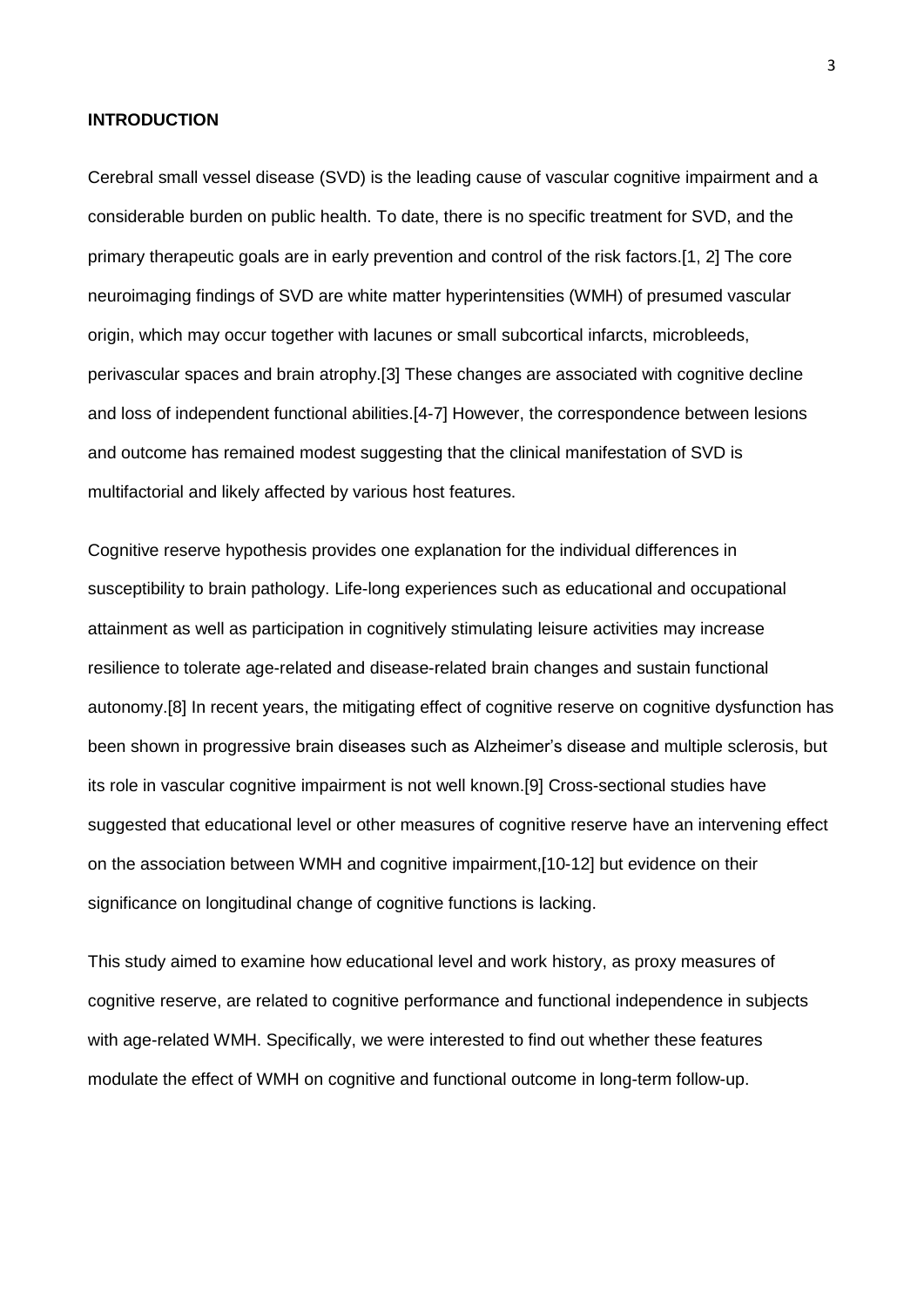### **METHODS**

#### **The LADIS cohort**

The subjects were participants of the Leukoaraiosis and Disability (LADIS) study, a longitudinal multicenter study investigating the impact of SVD on the development of disability in older people.[4, 13] In all, 639 subjects, aged 65-84 years, were recruited between July 2001 and January 2003 in 11 European centers: Amsterdam (The Netherlands), Copenhagen (Denmark), Florence (Italy), Graz (Austria), Gothenburg (Sweden), Helsinki (Finland), Huddinge (Sweden), Lisbon (Portugal), Paris (France), Mannheim (Germany) and Newcastle-upon-Tyne (UK). At baseline, all subjects had mild to severe WMH on brain MRI according to the modified scale of Fazekas,[13] but they had no or mild disability as assessed by the Instrumental Activities of Daily Living (IADL) scale[14] (no impairment at all or only 1 item compromised). The study excluded subjects with severe unrelated neurological diseases, leukoencephalopathy of presumed nonvascular origin or severe psychiatric disorders, and those who were unable or refused to undergo cerebral MRI.

Informed written consent was obtained from all subjects. The ethics committees of each participating center approved the study.

# **Baseline evaluations**

At study entry, the subjects underwent comprehensive clinical, functional, and neuropsychological assessments, and brain MRI as described in full detail before.[13, 15, 16] Information of the demographic characteristics, education (years of schooling), employment status, longest job in life, living conditions and lifestyle habits were recorded using a structured questionnaire.

The neuropsychological test battery of the LADIS study included the Mini-Mental State Examination (MMSE),[17] the Vascular Dementia Assessment Scale-Cognitive Subscale (VADAS),[18] and the Stroop and the Trail Making tests.[19] In the present study, we utilized detailed data of the individual test scores to demonstrate differences in cognitive performance for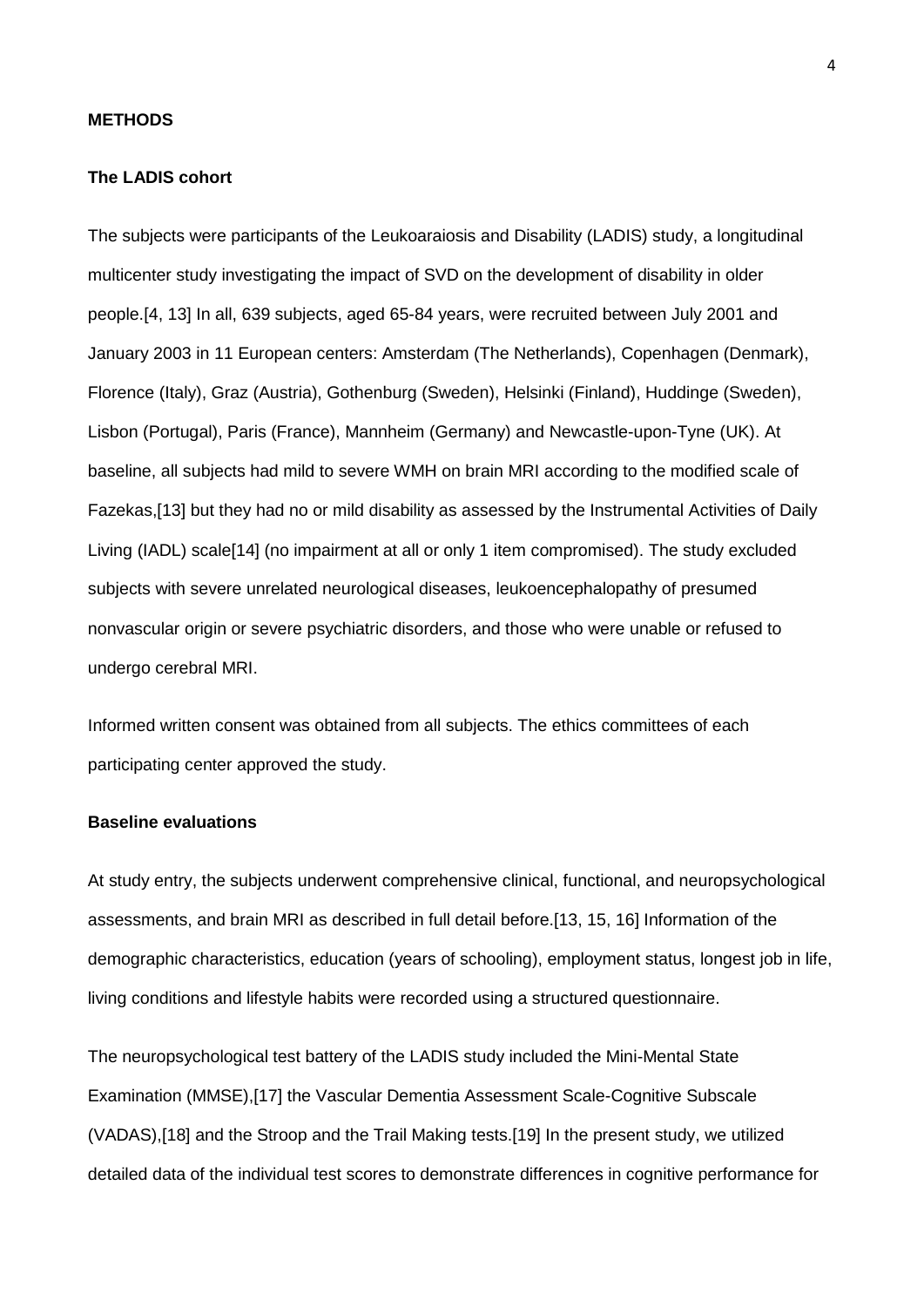clinical implication. Cognitive domains most relevant for vascular cognitive impairment were studied. Processing speed was evaluated with the time scores of Stroop I (reading), Stroop part II (color naming) and Trail making A. Selective attention was assessed with the Symbol digit modalities test and Digit cancellation subtests of the VADAS. The subtraction scores of the Stroop test (III time-II time) and the Trail making (B time-A time) were used in assessing inhibition and flexible set shifting. Initiation and executive control were evaluated with the verbal fluency task of VADAS (animal category). Moreover, memory functions were assessed with the digit span backwards task (working memory) as well as VADAS immediate and delayed word recall tasks (verbal memory). Low values indicate better performance in the Stroop, Trail making and VADAS word recall, but poor performance in the digit span, symbol digit modalities, digit cancellation and verbal fluency tests.

Brain MRI was conducted using the same protocol at each center including T1-weighted magnetization-prepared rapid-acquisition gradient echo, T2-weighted fast spin echo, and fluidattenuated inversion recovery (FLAIR) sequences.[16] Image analysis was performed centrally at the Department of Neurology, Vrije Universiteit Medical Center, Amsterdam, by raters blinded to the clinical details. Severity of WMH was evaluated on the axial FLAIR images with the modified visual rating scale of Fazekas[13] and with a semi-automatic volumetric measurement covering periventricular, subcortical and infratentorial regions.[16] In addition, lacunar and non-lacunar infarcts and brain atrophy were rated visually.[6, 20] For the purposes of the present study, WMH volume was used as the most sensitive single indicator of the severity of ischemic SVD. In further analysis, presence of lacunar infarcts was used as secondary marker of SVD.

### **Follow-up evaluations**

The subjects were followed up for 3 years with annual repetitions of the complete clinical, functional and cognitive evaluations. Transition from functional independence to disability was determined as an increase of IADL scale score from 0-1 to ≥2.[14] At the 3-year follow-up visit, brain MRI was repeated. Progression of WMH was rated with the modified Rotterdam progression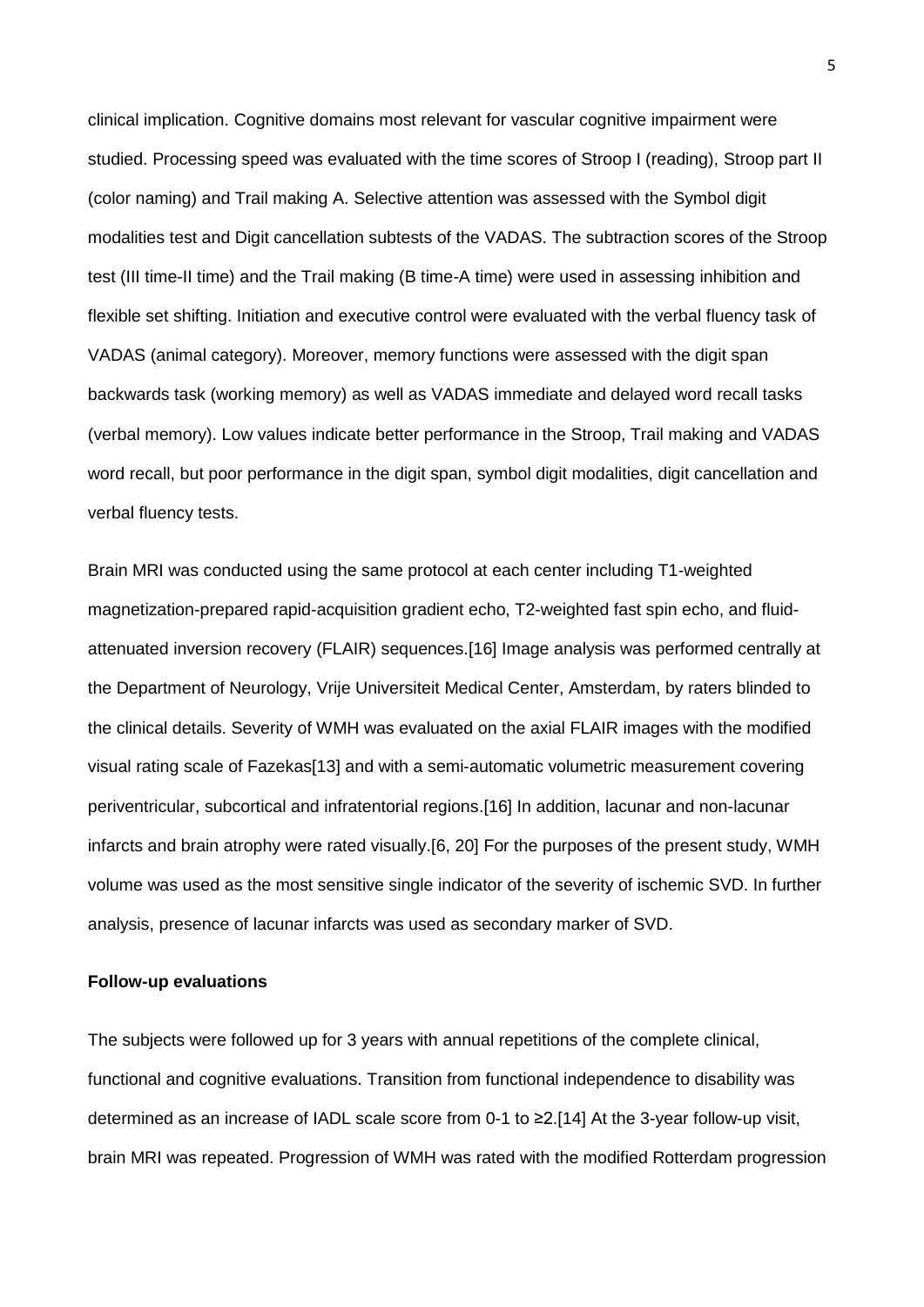scale, in which absence or presence (0 vs. 1) of progression is rated separately in three periventricular, four subcortical white matter regions and infratentorial region (range 0–8).[20]

After up to 7 years from baseline, between April 2008 and June 2009, a prolonged follow-up of cognitive and functional status was administered by telephone interview. Cognitive status of the subjects was assessed by using the Telephone Interview for Cognitive Status (TICS), an 11-item screening test (range 0-41).[21] Evaluation of functional abilities was administered to the proxy/informant with the IADL scale[14] asking for activities in the last three months. Poor longterm functional outcome was defined by transition to disability (IADL≥2), or subject's death within the 7-year follow-up period.

#### **Data analysis**

Education and occupation were considered as the main predictor variables. Years of education was used in the statistical models as a continuous variable. Occupation was categorized into two groups on the basis of longest job in life into "white collar" (white collar, professional, managerial) vs. "blue collar" (all other occupations: blue collar, farmer, house wife, service employee, shop keeper). All analyses were controlled for age, gender, study center and WMH volume. Hypertension, diabetes and physical activeness (classified by the American Heart Association Scientific definition of at least 30 min of physical activity on at least 3 times/week)[22] were also considered as potential confounders. Since these factors had no or minimal effects on the results, they were excluded from the main analyses (see results for details).

Data analysis was conducted in five stages. Firstly, association of the predictor variables with baseline cognitive performance was studied with linear regression models using neuropsychological test scores as dependent variables. Secondly, the association of the predictor variables with longitudinal change in cognitive performance was evaluated with similar models, but using the third year follow-up scores as dependent variables and adding the corresponding baseline score as a covariate. Thirdly, interactions between predictor variables and WMH volume on longitudinal cognitive decline were inspected in separate models (education\*WMH and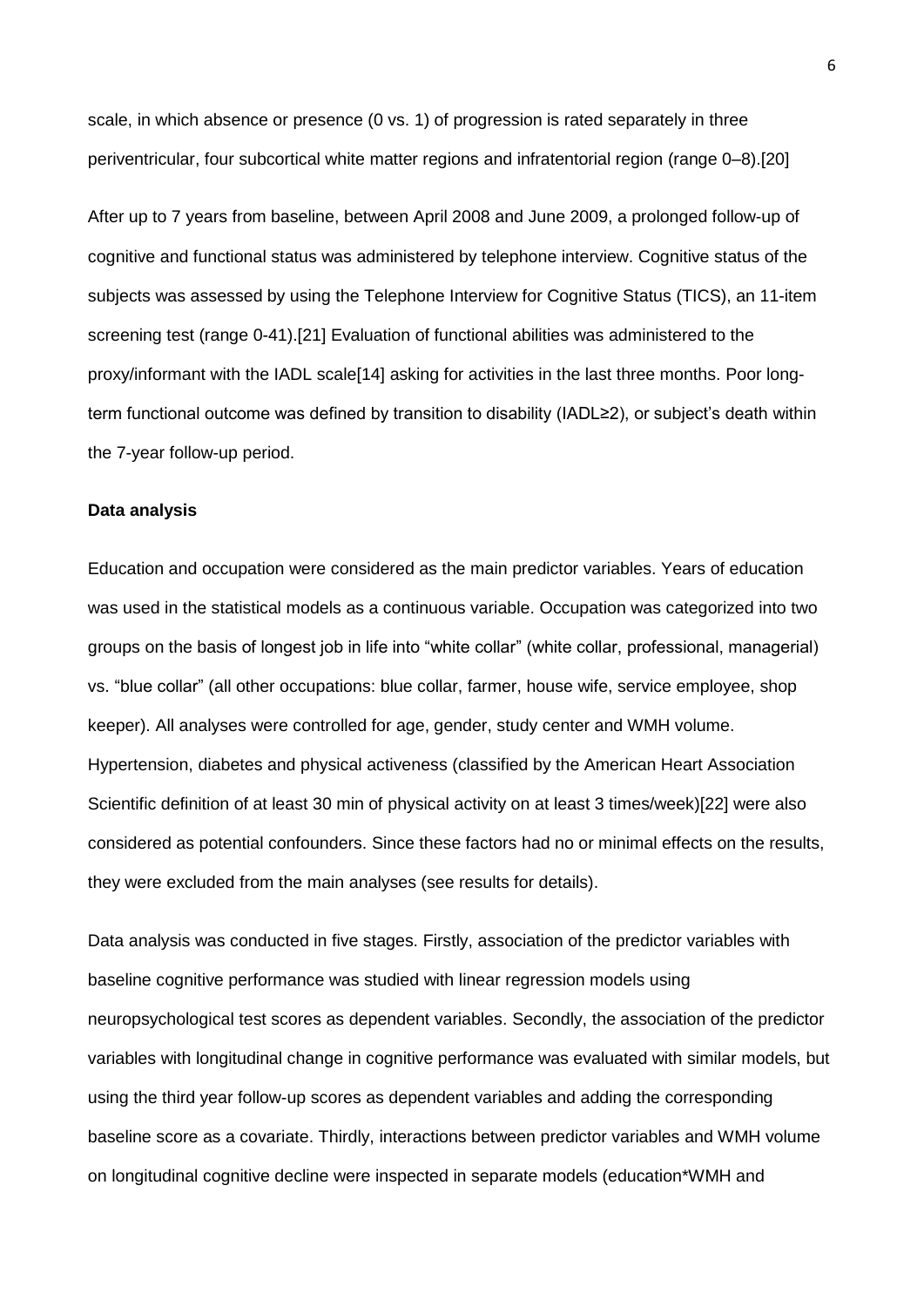occupation\*WMH; centered were appropriate) adjusting for the confounders and main effects. Fourthly, the predictors of cognitive status at 7 years were examined with linear regression analyses using the TICS score as the dependent variable. Interactions were analyzed similarly as above. Finally, predictors of poor long-term functional outcome within 7 years of follow-up was investigated with Cox regression survival analyses.

Additional analysis were conducted replacing WMH volume with presence of lacunes as a surrogate of SVD in corresponding models as above to explore whether the pattern of results was similar for another major SVD feature.

All subjects with available data of baseline WMH volume (n=615) were included in the study. Due to missing data in outcome variables the number of cases varied between the analyses.

# **RESULTS**

# **Characteristics**

The baseline characteristics of the subjects are presented in table 1. Of the total 615 subjects, 275 (44.7%) had mild, 190 (30.9%) moderate and 150 (24.4%) severe WMH according to the modified Fazekas scale. Education was not significantly associated with age (Pearson's r-0.04, p=0.315), baseline WMH volume (*r* -0.05, p=0.219) or WMH progression as rated with the Rotterdam progression scale after 3-year follow-up (Spearman's rho -0.02, p=0.672). Nor was occupation related to these variables (p>0.05). WMH progression data was available for 387 subjects.

# **Baseline cognitive performance**

Linear regression analyses controlling for age, gender, study center, and WMH volume revealed a strong relationship between education and cognitive performance at baseline across all tests (table 2). More years of education was associated with higher cognitive scores, as has been shown also in a previous report of the LADIS study.[15] White collar occupation was related to higher baseline scores in all cognitive variables except immediate word recall.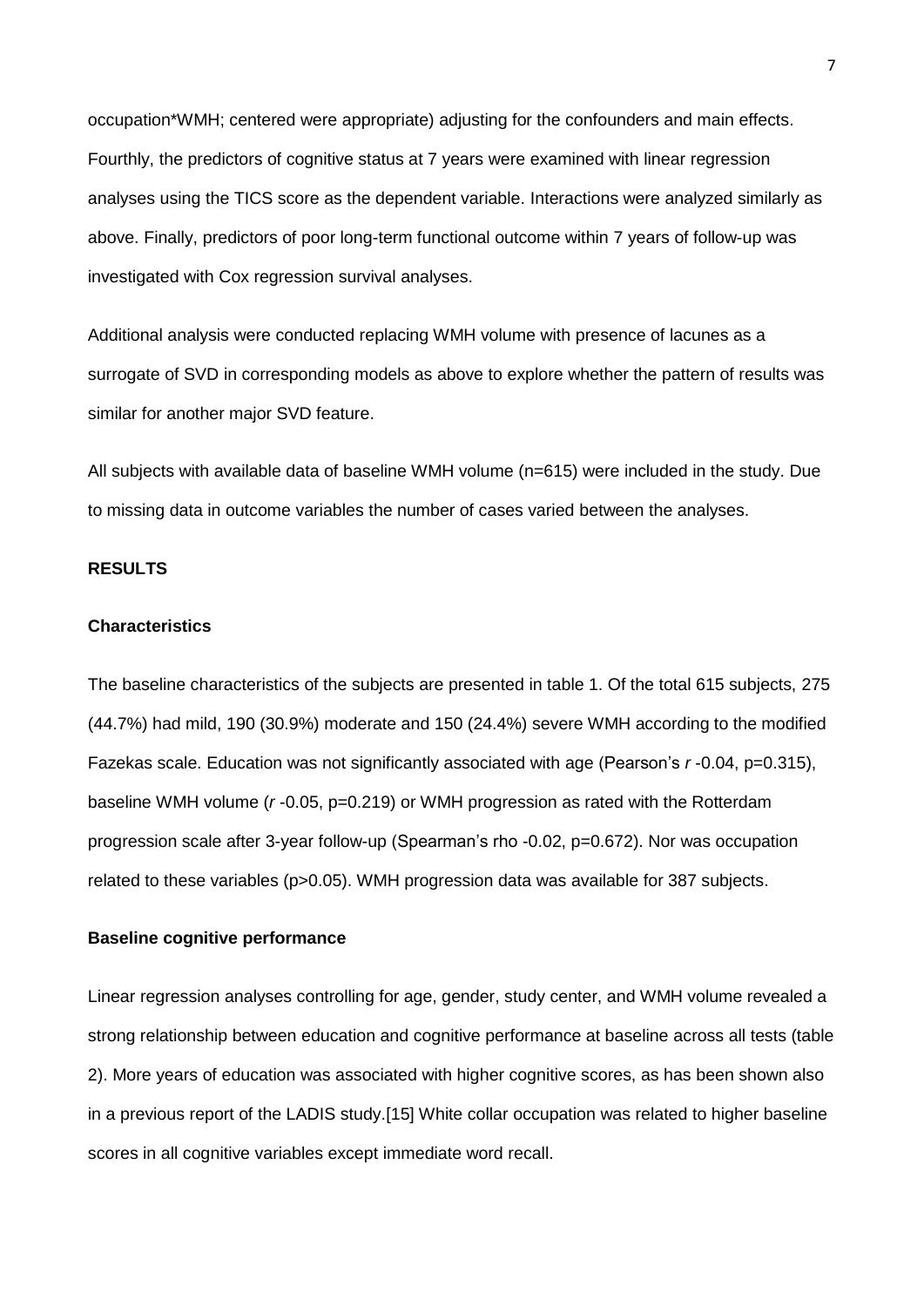**Table 1.** Baseline characteristics of all subjects (n=615)

| Age (mean SD)                              | 73.6(5.1)   |
|--------------------------------------------|-------------|
| Gender (male/female)                       | 278/337     |
| Education, years (mean, SD)                | 9.6(3.8)    |
| <b>Employment status</b>                   |             |
| Employed                                   | 23 (3.8%)   |
| Retired                                    | 587 (96.2%) |
| Longest job in life                        |             |
| White collar, professional, managerial     | 276 (45.2%) |
| Other occupation                           | 334 (54.8%) |
| MMSE (mean, SD)                            | 27.4(2.4)   |
| Hypertension                               | 429 (69.8%) |
| <b>Diabetes</b>                            | 90 (14.6%)  |
| Physically active <sup>1</sup>             | 387 (62.9%) |
| WMH volume, ml (mean, SD)                  | 21.3(22.7)  |
| Number of lacunar infarcts                 |             |
| $\mathbf 0$                                | 321 (52.2%) |
| $1 - 3$                                    | 213 (34.6%) |
| >3                                         | 81 (13.2%)  |
| Brain atrophy score, range 0-16 (mean, SD) | 8.0(2.4)    |

MMSE=Mini-Mental State Examination, SD=standard deviation, WMH=white matter

hyperintensities. <sup>1</sup> At least 30 min of physical activity on at least 3 times/week.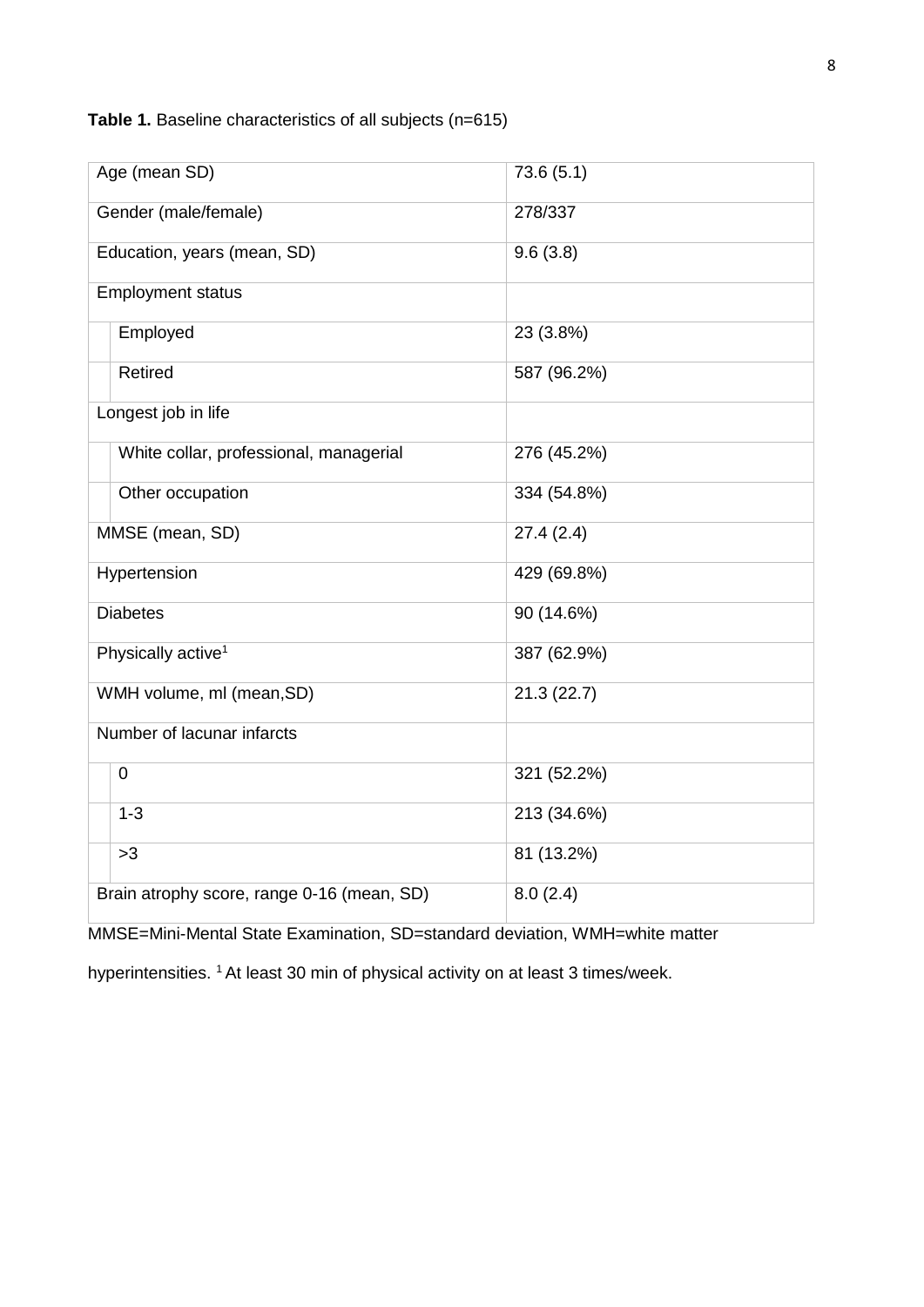**Table 2**. Association of educational and occupational attainment with cognitive performance at baseline and after 3-year follow-up

|                         | <b>Education</b>    | <b>Occupation</b>                     |
|-------------------------|---------------------|---------------------------------------|
| <b>Cognitive scores</b> | (years)             | (white collar/professional vs. other) |
| Stroop I time           |                     |                                       |
| <b>Baseline</b>         | $-0.23$ (<0.001)    | $-0.22$ (<0.001)                      |
| Follow-up               | $-0.14(0.002)$      | ns                                    |
| Stroop II time          |                     |                                       |
| <b>Baseline</b>         | $-0.20$ (<0.001)    | $-0.16$ (<0.001)                      |
| Follow-up               | ns                  | ns                                    |
| Stroop III-II           |                     |                                       |
| <b>Baseline</b>         | $-0.16$ (<0.001)    | $-0.11(0.009)$                        |
| Follow-up               | ns                  | ns                                    |
| Trail making A time     |                     |                                       |
| <b>Baseline</b>         | $-0.24$ (<0.001)    | $-0.21$ (<0.001)                      |
| Follow-up               | ns                  | ns                                    |
| Trail making B-A        |                     |                                       |
| <b>Baseline</b>         | $-0.31$ (<0.001)    | $-0.25$ (<0.001)                      |
| Follow-up               | $-0.16$ (<0.001)    | ns                                    |
| Digit cancellation      |                     |                                       |
| <b>Baseline</b>         | $0.26$ (< $0.001$ ) | $0.18$ (< $0.001$ )                   |
| Follow-up               | 0.10(0.004)         | ns                                    |
| Symbol digit modalities |                     |                                       |
| <b>Baseline</b>         | $0.43$ (< $0.001$ ) | $0.32$ (< $0.001$ )                   |
| Follow-up               | ns                  | ns                                    |
| Verbal fluency          |                     |                                       |
| <b>Baseline</b>         | $0.29$ (< $0.001$ ) | $0.23$ (< $0.001$ )                   |
| Follow-up               | $0.13$ (< $0.001$ ) | ns                                    |
| Digit span backwards    |                     |                                       |
| <b>Baseline</b>         | $0.35$ (< $0.001$ ) | $0.18$ (< $0.001$ )                   |
| Follow-up               | 0.10(0.020)         | 0.09(0.034)                           |
| Immediate word recall   |                     |                                       |
| <b>Baseline</b>         | $-0.16$ (<0.001)    | ns                                    |
| Follow-up               | $-0.16$ (<0.001)    | $-0.10(0.017)$                        |
| Delayed word recall     |                     |                                       |
| <b>Baseline</b>         | $-0.20$ (<0.001)    | $-0.10(0.004)$                        |
| Follow-up               | $-0.12(0.005)$      | ns                                    |

Values are standardized *β* (p) from linear regression models adjusted for age, gender, study center and WMH volume. Analyses of the follow-up cognitive scores were also adjusted for the corresponding baseline score to examine the role of the predictors of the rate of cognitive decline. Additional adjusting for hypertension, diabetes and physical activity had no effect on the results.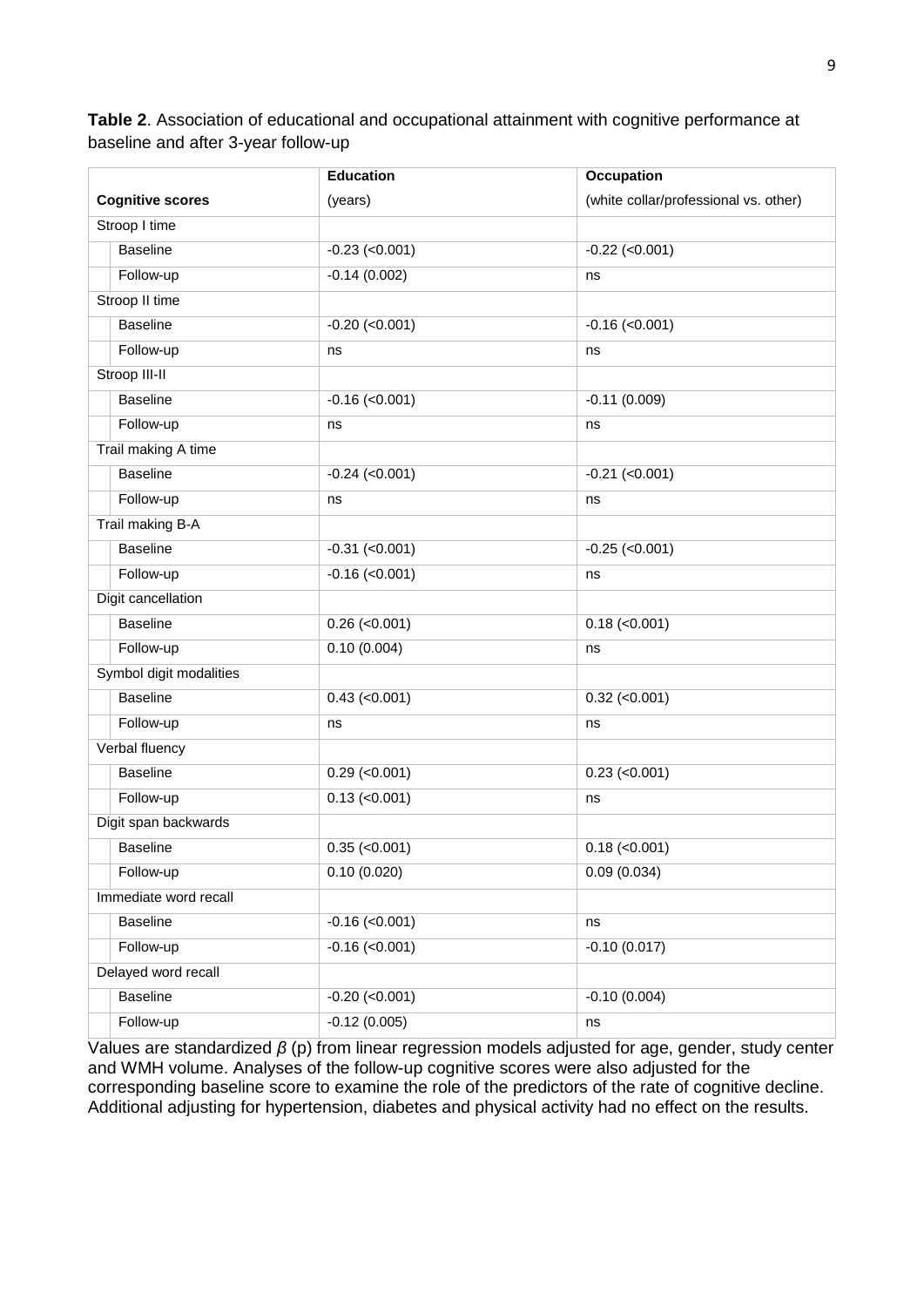#### **Rate of cognitive decline in 3-year follow-up**

The contribution of the predictors on longitudinal change in cognitive scores was studied with similar linear regression models using the 3rd year cognitive scores as dependent variables and adding the corresponding baseline score as another independent variable (table 2). More years of education was significantly associated with slower rate of decline in Stroop I, Trail making B-A, digit cancellation, verbal fluency, digit span backwards, and immediate and delayed word recall independently of age, gender, center and WMH volume. White collar occupation was related to slower decline in digit span backwards and immediate word recall test.

The moderating effects of the predictors on the association between WMH volume and cognitive decline were examined by adding the predictor\*WMH volume interaction terms in the models adjusted for the confounders and main effects. Education\*WMH volume interaction was significant for longitudinal change in Stroop I (standardized β -0.09, p=0.024) and Stroop II (-0.08, p=0.043). In 3-year follow-up, higher education was related to weaker effect of WMH on the Stroop I and II time scores, whereas low education was associated with a steeper rate of decline over time as shown in figure 1 with categorical variables (education split into two groups according to median value and WMH evaluated with the 3-point Fazekas scale for illustrative purposes). Moreover, occupation\*WMH volume interaction was significant for change in immediate word recall (0.11, p=0.039). Specifically, white collar occupation was related to weaker contribution of WMH on decline in memory performance over 3 years.

#### **Cognitive status after 7-year follow-up**

Prolonged follow-up data of cognitive status as evaluated with the TICS was available for 332 of the 615 subjects (54.0%) due to subject's death, drop-out from the follow-up, or inability or unwillingness to complete the test. In addition, one center was unable to accomplish this particular subpart of the study. The subjects taking part in the evaluation with TICS represented a somewhat selected subgroup, since they were younger and had lower WMH volume and higher MMSE

10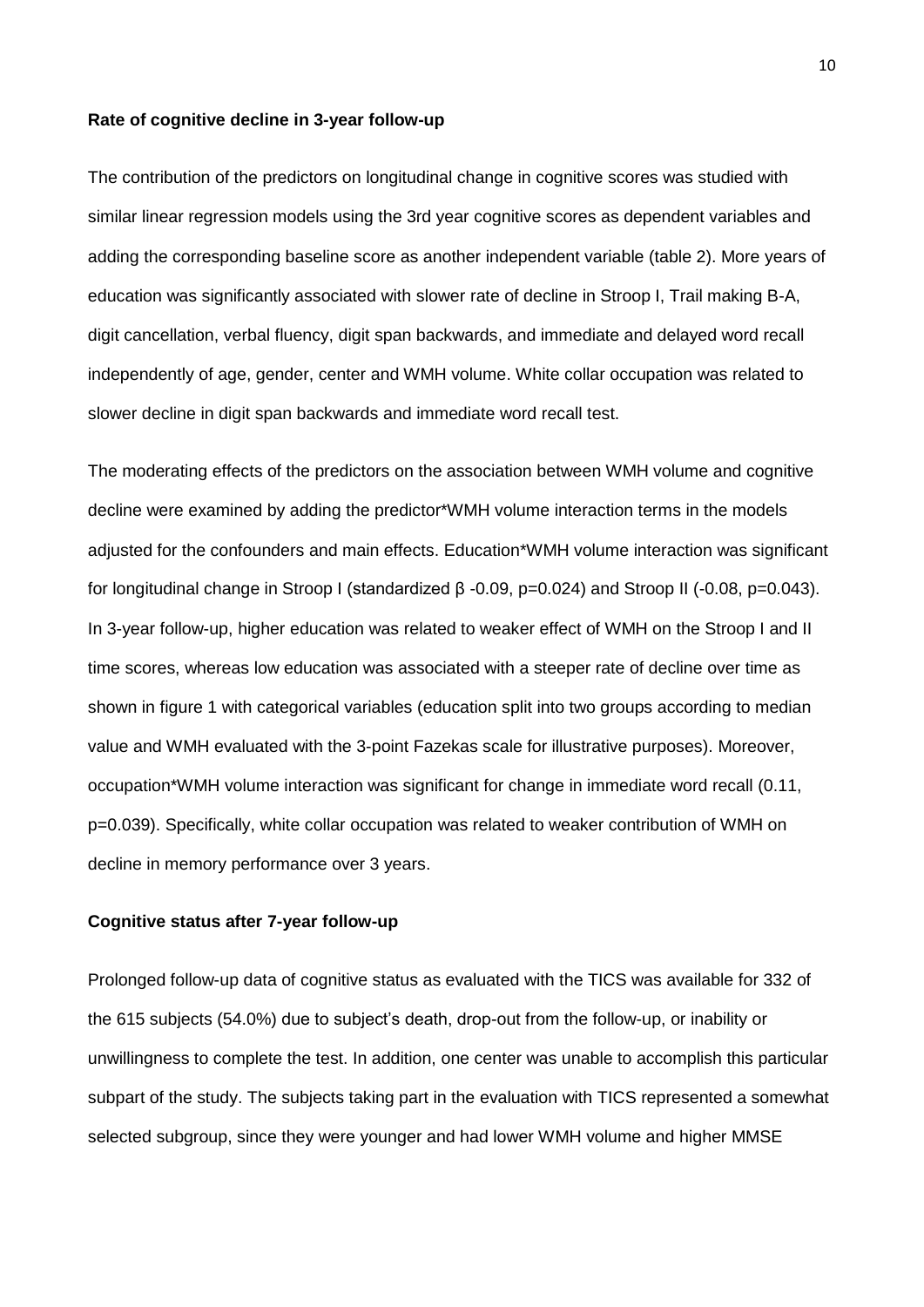scores at baseline as compared to the subjects without TICS data (p<0.001). There were no significant differences between these groups in gender, education or occupation.

In linear regression models adjusted for the confounders, years of education independently predicted the TICS score (total sample mean 29.6, SD 8.6; standardized *β* 0.30, p<0.001) together with age (-0.14, p=0.004) and WMH volume (-0.19, p<0.001). Additional controlling for baseline MMSE score did not change these results. However, occupation was not significantly related to the TICS score. The interaction term education\*WMH volume reached significance (0.12, p<0.015). As illustrated in figure 2 with categorical variables, subjects with severe WMH and low education showed the lowest cognitive status, while WMH only had a mild effect on cognition in subjects with high education.

# **Long-term functional outcome**

Follow-up functional outcome data was available for 609 (99%) subjects. During up to 7-years of follow-up, 217 (35.3%) subjects had converted to disability and 90 (14.6%) had died. Cox regression analyses adjusted for the confounders revealed that poor long-term functional outcome, as defined by transition to disability or subject's death during follow-up, was inversely associated with higher education (hazard ratio per year=0.93, CI 95%=0.90-0.96, p<0.001) and white collar occupation (hazard ratio=0.73, CI 95%=0.58-0.94, p=0.013). Age and WMH volume also remained as significant predictors of outcome in the adjusted models (p<0.001). The relationships are presented in figure 3 with categorical variables.

#### **Vascular risk factors and physical activity as confounders**

All analyses were repeated by additionally adjusting for a) hypertension and diabetes and b) hypertension, diabetes and physical activity. Hypertension and diabetes had no effect on the results. Controlling for physical activity slightly changed two of the observed longitudinal associations: the predictive value of occupation increased on the rate of decline in Trail making B-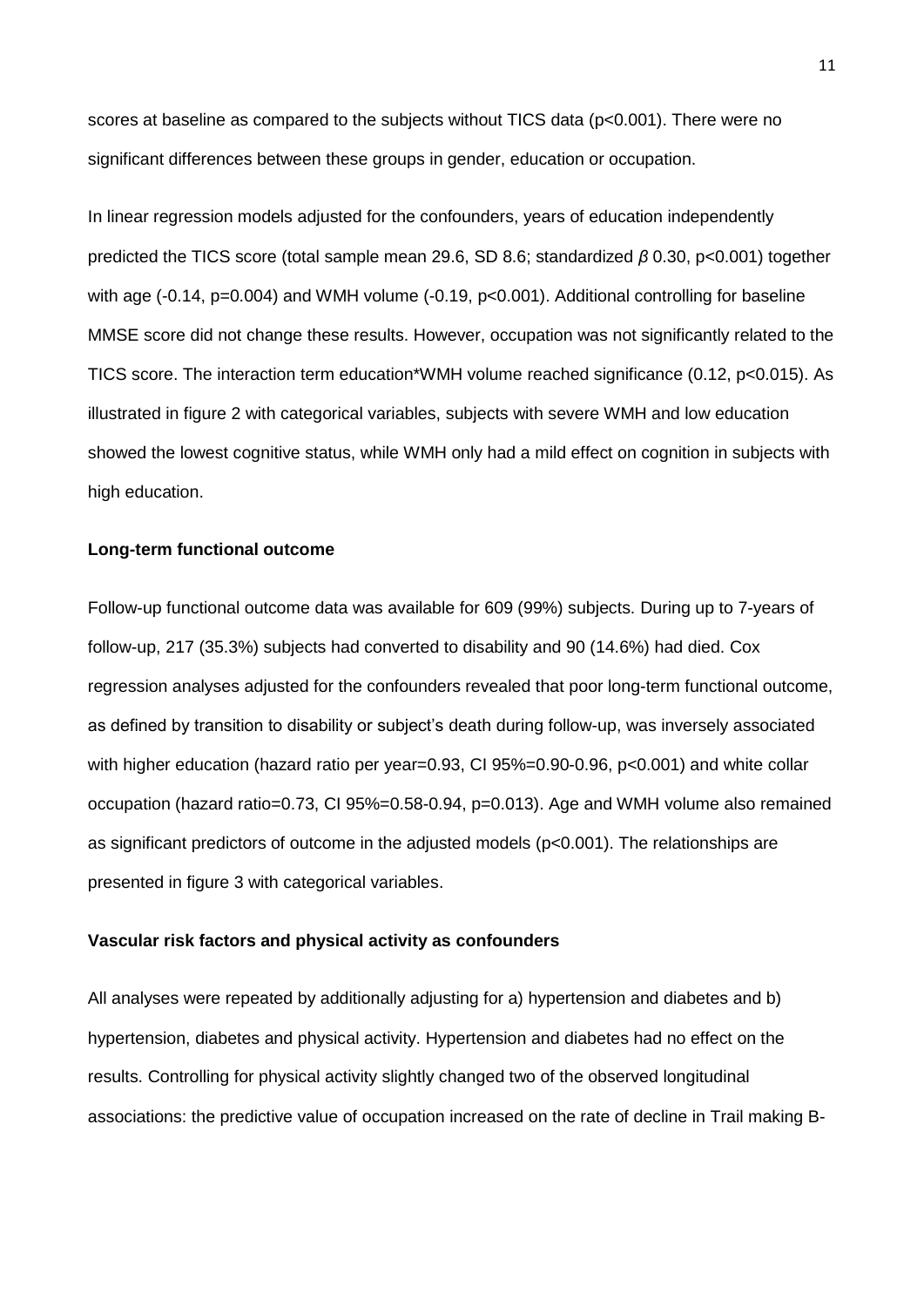A (standardized *β* -0.9, p=0.040), but decreased in the interaction with WMH volume on immediate word recall (p=0.062). All other results remained unchanged.

#### **Lacunes as a surrogate of SVD**

The results were also reanalyzed by replacing WMH volume with presence of lacunes (0 vs. ≥1) in otherwise similar models as above. All results presented in table 2 remained unchanged with the only exception that occupation was no longer significantly associated with longitudinal change in digit span backwards. Moreover, education\*lacunes interaction was significant for change in delayed recall (standardized β -0.15, p=0.008), but not in Stroop. Occupation\*lacunes interaction was significant for change in both immediate (F=6.1, p=0.014) and delayed word recall (F=6.17, p=0.013). Subjects with lacunes and low education or blue collar occupation showed a disproportionate decline in memory recall. Regarding prolonged follow-up and functional outcome data, the results analyzed with lacunes were otherwise identical to the ones with WMH volume, except for education\*lacunes interaction on TICS, which did not reach significance.

## **DISCUSSION**

This study explored how educational and occupational backgrounds, as proxy measures of cognitive reserve, predict and modulate longitudinal cognitive decline and loss of independent functional abilities in older individuals with different degrees of WMH. Follow-up of the subjects was conducted in two parts: comprehensive neuropsychological, clinical and functional evaluations were repeated within 3 years and a prolonged follow-up of cognitive and functional outcome was administered by telephone interview after up to 7 years from baseline.

The results suggested substantial effects of cognitive reserve measures on clinical outcome. As expected, higher educational and occupational attainments were strongly related to baseline cognitive scores across all evaluated cognitive domains. In addition, higher education predicted significantly slower rate of decline in measures of processing speed, attention, executive functions and memory independently of the demographic variables and WMH volume. Cognitively more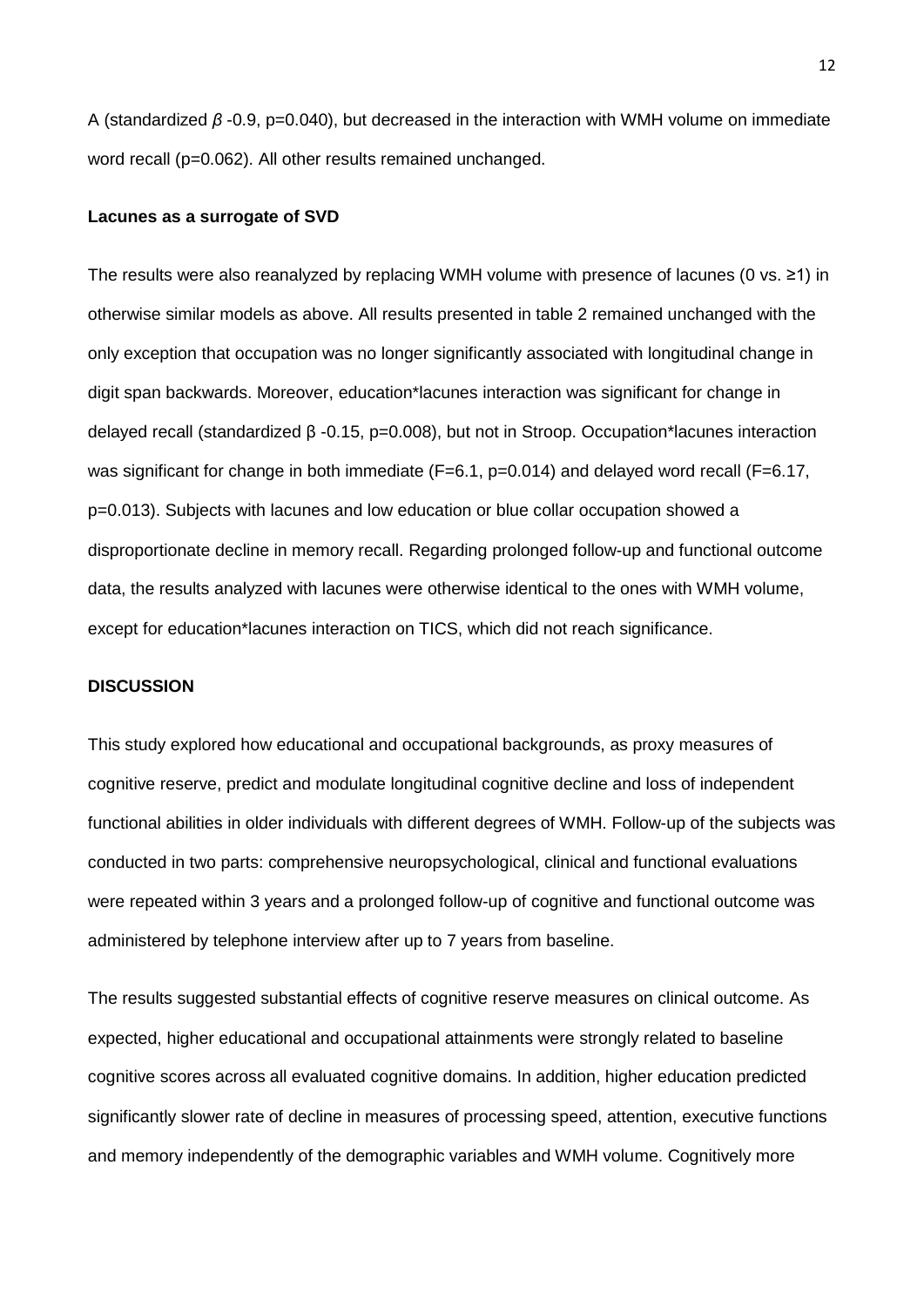demanding occupation (based on longest job in life: white collar, professional or managerial) was related to slower rate of decline in working memory and immediate memory recall.

Cognitive reserve measures significantly affected the strength of the relationship between WMH and cognitive change over time. Specifically, lower education was associated with stronger influence of WMH on processing speed, while high education attenuated this relationship. Similarly, cognitively challenging occupation was associated with a mitigating effect of WMH on decline in memory recall. These moderation effects were found only in part of the used neuropsychological tests, but importantly, they suggest a possibility of cognitive reserve to reduce individual's susceptibility to SVD-related brain changes. Education and occupation were not directly related to baseline or 3-year progression of WMH, but still they had a beneficial effect on the clinical manifestations of SVD. The significance of cognitive reserve measures on cognitive and functional outcome was confirmed in long-term follow-up for up to 7 years. Higher education predicted better cognitive status and moderated the effect of WMH on cognitive function. Moreover, higher educational and occupational attainments predicted favorable functional outcome as determined by sustained independent activities of daily living and lower mortality over 7 years. The pattern of the results was very similar using lacunes as a marker of SVD instead of WMH.

Previous research on cognitive reserve hypothesis has concentrated mostly on aging and Alzheimer's disease.[8] Recent cross-sectional studies have, however, suggested a protective effect of cognitive reserve against cognitive impairment in relation to vascular brain changes.[9] WMH has been more strongly associated with cognitive scores in the low-educated subjects as compared to the well-educated subjects.[10, 11] Brickman et al. reported subjects with higher estimates of cognitive reserve to have greater degrees of WMH for any given level of cognitive functions, suggesting that these individuals are better able to cope with brain pathology.[12]

Only a few studies have investigated the effect of cognitive reserve on the clinical outcome of vascular pathology in longitudinal settings. In a follow-up study of Mortamais et al. with communitydwelling older persons, WMH increased the risk of developing mild cognitive impairment or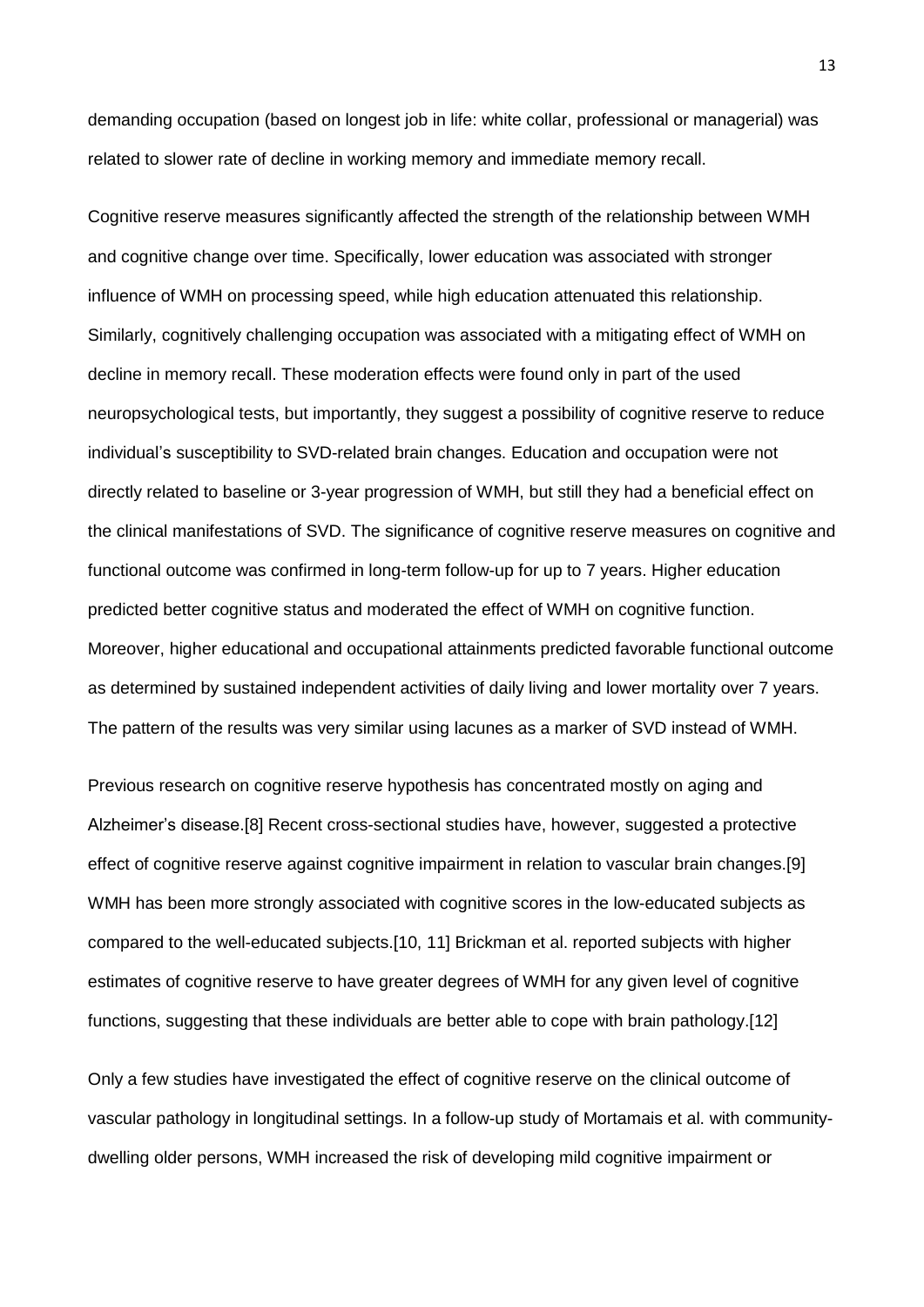dementia only in the less-educated but not in the highly-educated group.[23] Ojala-Oksala et al. showed a protective effect of education on post-stroke cognitive impairment, dementia and longterm survival independently of the severity of WMH.[24] Moreover, a recent study of Vemuri et al. investigated cognitively normal subjects with amyloid and vascular pathologies (brain infarct and/or WMH) and found a beneficial influence of high cognitive reserve on cognitive performance at baseline in both groups, but no relationship between reserve variables and the rate of cognitive decline.[25]

Our results confirm previous findings that cognitive reserve has a beneficial effect on SVD-related cognitive impairment at a cross-sectional level. Adding to these observations, the present results suggest a considerable influence of cognitive reserve also on the longitudinal trajectories of cognitive function in terms of the rate of decline and the strength of the relation between clinical symptoms and WMH. In other words, cognitive reserve may substantially alter the course of the disease by slowing the cognitive and functional decline associated with SVD. Education and occupation are likely related to many lifestyle factors such as nutrition and overall health care, which may in part explain the association with increasing disability and mortality. However, we found no influence of the main vascular risk factors (hypertension and diabetes) on the present results. Nor did physical activity as the subjects own report of regular exercise explain the observed associations.

Limitations of the present study include some data loss in the cognitive follow-up measures due to subject's inability or unwillingness to complete all elements of the extensive evaluations. In particular, 7-year follow-up of cognitive status (TICS) had the highest attrition rate (63% of the subjects alive at time of contact were evaluated), whereas disability and survival data was available even for 99% of the initially enrolled subjects. In addition, the measures of cognitive reserve were limited to education and occupation as proxies, and no other information of cognitively stimulating activities was available. Educational attainment has been most commonly used as a proxy measure of cognitive reserve, but it does not equally reflect later life experiences or leisure activities. Moreover, the subjects of the LADIS cohort were born mainly in the 1920's and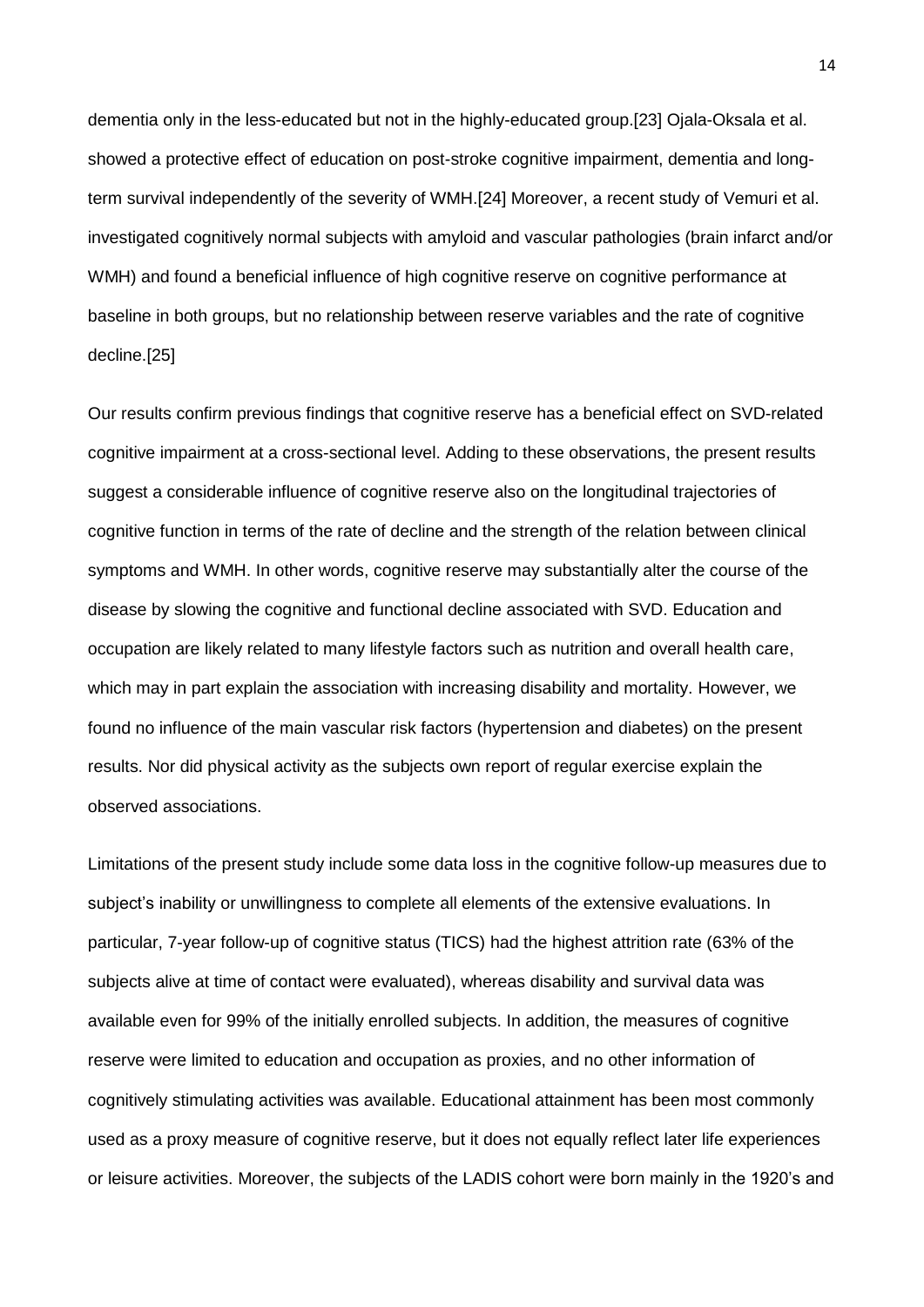1930's, and thus, their opportunities to gain higher education have been likely affected by societal situations in European countries, the World War II in particular. All analyses were controlled for study center, however, so regional differences did not explain the present results. Another limitation is that the possibility of mixed neurodegenerative and vascular pathologies cannot be ruled out on the basis of the available data. A proportion of the subjects had brain atrophy, which we have previously shown to accelerate cognitive decline in SVD.[6] Brain atrophy may reflect coexisting neurodegenerative disease such as Alzheimer's disease, but it can also result from SVD.

Strengths of the study include a large and well-characterized sample of subjects stratified into the different severity degrees of WMH representing clinical population with different stages of SVD, detailed neuropsychological and clinical assessments and a long follow-up of cognitive and functional outcome.

Our results point to three main conclusions. Firstly, cognitive reserve appears to substantially affect the individual ability to tolerate and compensate the deleterious effects of the accumulating brain changes of SVD, possibly as a result of greater intellectual enrichment. Secondly, educational and occupational attainments as active forms of reserve are useful proxy measures of cognitive reserve predicting resilience to SVD-pathology. Thirdly, variability related to cognitive reserve is important to take into account in clinical assessment of the patients, because it can seriously obscure tangible cognitive and functional symptoms. In fact, a highly educated person with severe WMH may perform equally well or even better in cognitive tasks after years of follow-up as compared to baseline performance of a low-educated person with mild WMH (Fig 1.). These substantial individual differences emphasize the fact that cognitive screening without an estimate of premorbid cognitive capacity may be unreliable. Future studies are needed to gain knowledge of the significance of later life cognitive stimulation and its prospects in prevention of cognitive decline and disability in SVD.

**Acknowledgements** We thank Jari Lipsanen, MA, from the Department of Behavioral Sciences, University of Helsinki, for statistical consultation.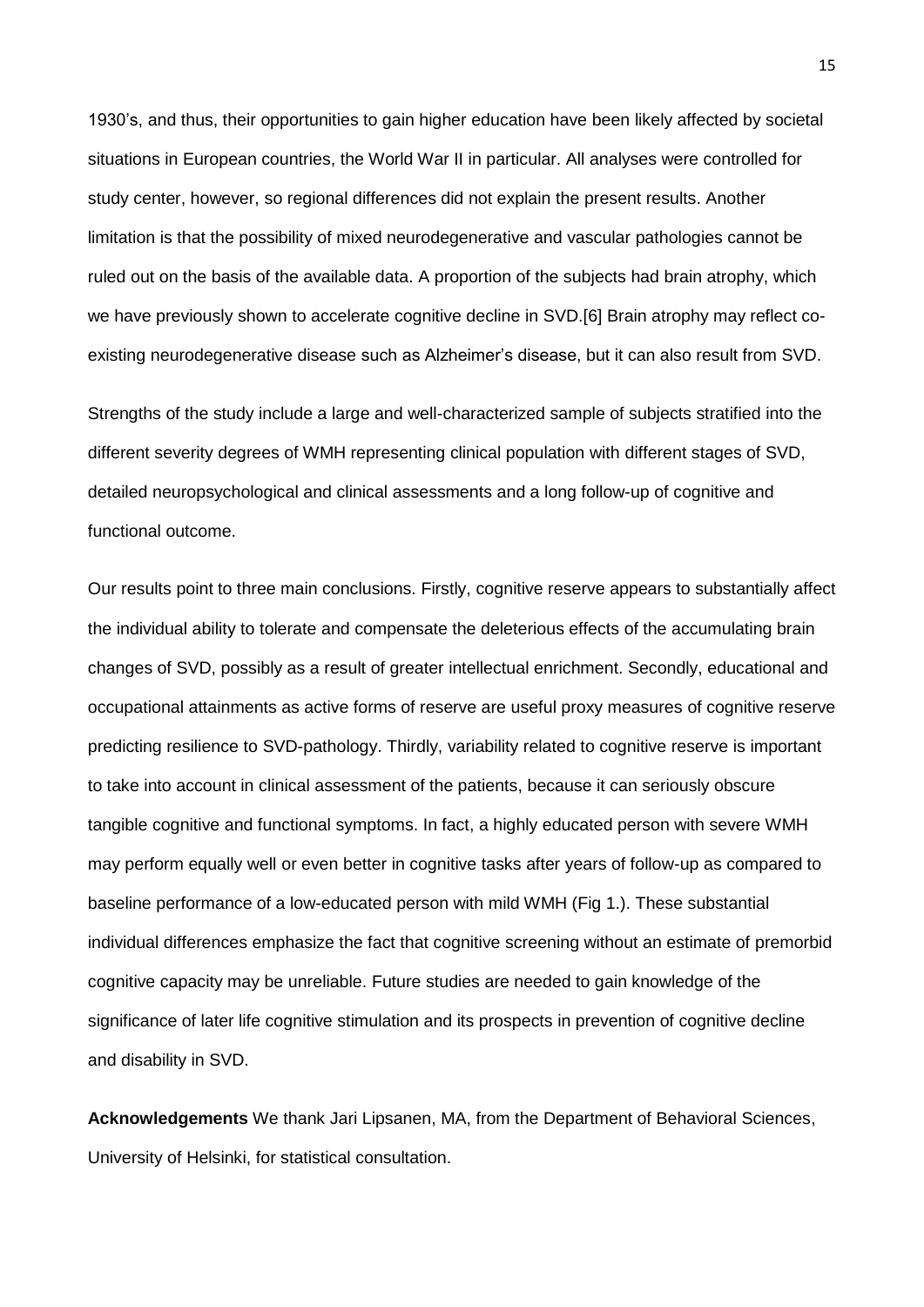**Funding** The Leukoaraiosis and Disability Study was supported by the European Union (grant QLRT-2000-00446). The work of HJ was supported by grants from the Clinical Research Institute and the Medical Research Fund of the Helsinki University Hospital.

**Author contributions** HJ, SM, JMW and TE were involved in the conception and design of the present study. JMF, FF, RS, PS, FB, DI, LP and TE planned and initiated the LADIS study. JMF, SM and AV constructed the cognitive test battery. FF, RS, PS and FB were responsible for the MRI methods. LP and DI coordinated the LADIS study. HJ conducted the statistical analyses, and drafted and finished the manuscript. All authors contributed in critically revising the manuscript. All authors approved the final version of the manuscript to be published.

**Competing interests** JMF reports personal fees from Boheringer Ingelheim and Daiichi Sankyo. FB serves on the editorial boards of Brain, European Radiology, Neuroradiology, Neurology, Multiple Sclerosis Journal, and Radiology, serves as a consultant for Bayer-Schering Pharma, Sanofi-Aventis, Genzyme, Biogen-Idec, Teva, Novartis, Roche, Synthon BV, Merck-Serono, and Jansen Research, and reports grants from Dutch MS Society, EU-FP7. JMW reports honorarium for expert advice from GlaxoSmithKline. DI reports grants from Bayer and Shire. All activities are outside the submitted work.

## **Patient consent** Obtained.

**Ethics approval** The ethics committees of each participating center.

#### **References**

1 Pantoni L. Cerebral small vessel disease: from pathogenesis and clinical characteristics to therapeutic challenges. *Lancet Neurol* 2010;9:689-701.

2 Bath PM, Wardlaw JM. Pharmacological treatment and prevention of cerebral small vessel disease: a review of potential interventions. *Int J Stroke* 2015;10:469-78.

16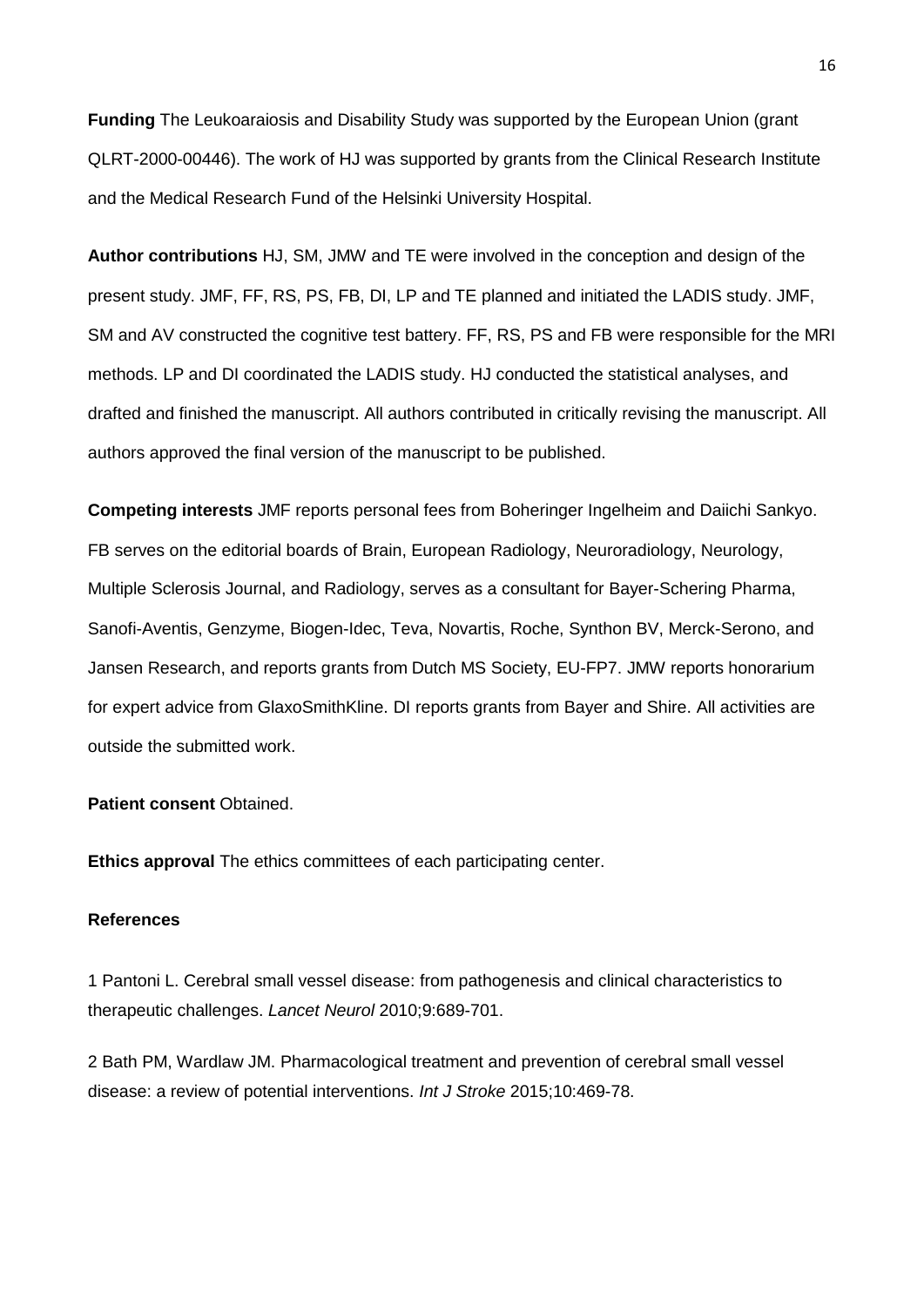3 Wardlaw JM, Smith EE, Biessels GJ, et al. Neuroimaging standards for research into small vessel disease and its contribution to ageing and neurodegeneration. *Lancet Neurol* 2013;12:822- 38.

4 The LADIS Study Group, Poggesi A, Pantoni L, et al. 2001-2011: A Decade of the LADIS (Leukoaraiosis And DISability) Study: what have we learned about white matter changes and small-vessel disease? *Cerebrovasc Dis* 2011;32:577-88.

5 Muller M, Appelman AP, van der Graaf Y, Vincken KL, Mali WP, Geerlings MI. Brain atrophy and cognition: interaction with cerebrovascular pathology? *Neurobiol Aging* 2011;32:885-93.

6 Jokinen H, Lipsanen J, Schmidt R, et al. Brain atrophy accelerates cognitive decline in cerebral small vessel disease: the LADIS study. *Neurology* 2012;78:1785-92.

7 Poels MM, Ikram MA, van der Lugt A, et al. Cerebral microbleeds are associated with worse cognitive function: the Rotterdam Scan Study. *Neurology* 2012;78:326-33.

8 Stern Y. Cognitive reserve in ageing and Alzheimer's disease. *Lancet Neurol* 2012;11:1006-12.

9 Pinter D, Enzinger C, Fazekas F. Cerebral small vessel disease, cognitive reserve and cognitive dysfunction. *J Neurol* 2015;262:2411-9.

10 Dufouil C, Alperovitch A, Tzourio C. Influence of education on the relationship between white matter lesions and cognition. *Neurology* 2003;60:831-6.

11 Nebes RD, Meltzer CC, Whyte EM, et al. The relation of white matter hyperintensities to cognitive performance in the normal old: education matters. *Neuropsychol Dev Cogn B Aging Neuropsychol Cogn* 2006;13:326-40.

12 Brickman AM, Siedlecki KL, Muraskin J, et al. White matter hyperintensities and cognition: testing the reserve hypothesis. *Neurobiol Aging* 2011;32:1588-98.

13 Pantoni L, Basile AM, Pracucci G, et al. Impact of age-related cerebral white matter changes on the transition to disability -- the LADIS study: rationale, design and methodology. *Neuroepidemiology* 2005;24:51-62.

14 Lawton MP, Brody EM. Assessment of older people: self-maintaining and instrumental activities of daily living. *Gerontologist* 1969;9:179-86.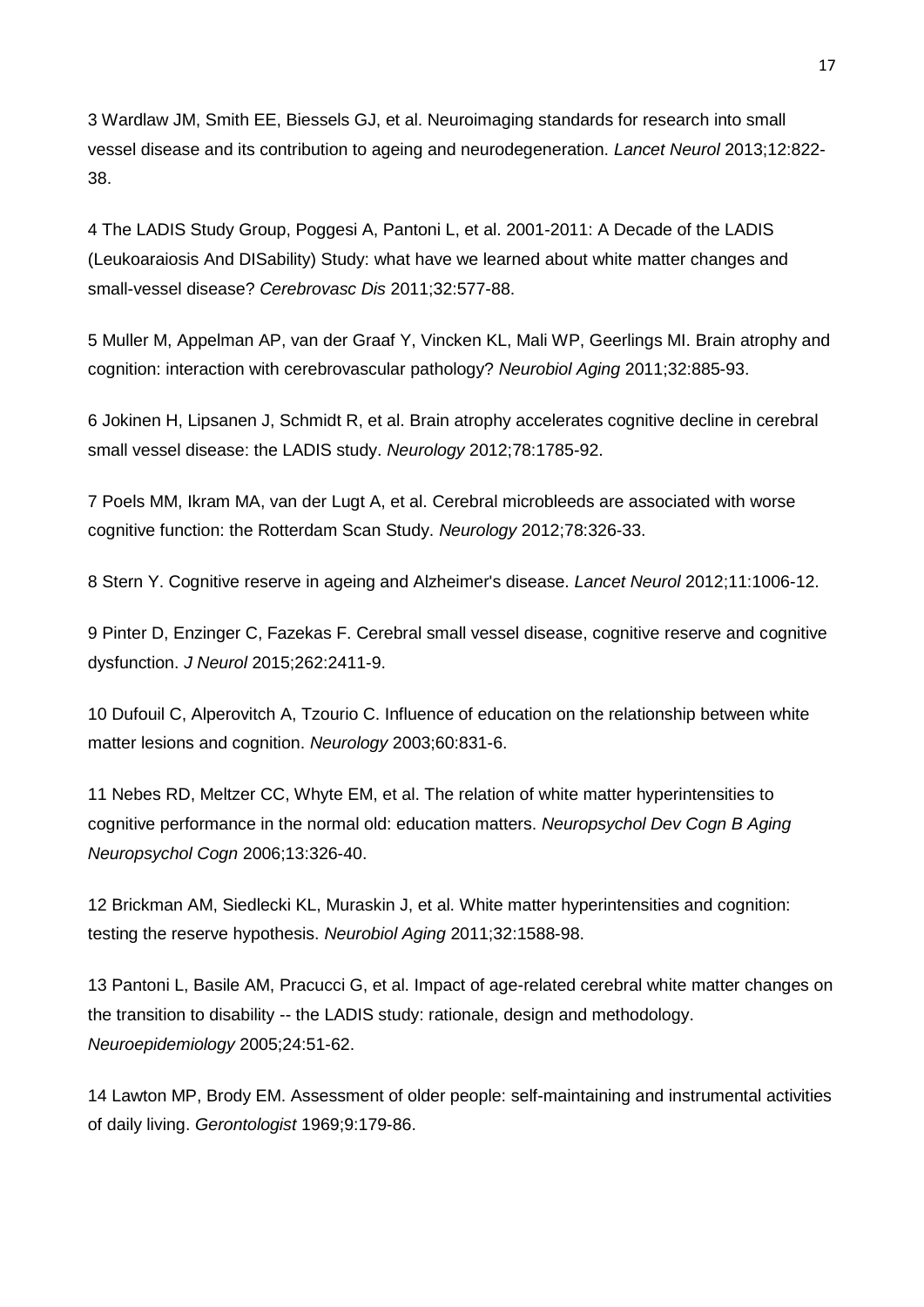15 Madureira S, Verdelho A, Ferro J, et al. Development of a neuropsychological battery for the Leukoaraiosis and Disability in the Elderly Study (LADIS): experience and baseline data. *Neuroepidemiology* 2006;27:101-16.

16 van Straaten EC, Fazekas F, Rostrup E, et al. Impact of white matter hyperintensities scoring method on correlations with clinical data: the LADIS study. *Stroke* 2006;37:836-40.

17 Folstein MF, Folstein SE, McHugh PR. "Mini-mental state". A practical method for grading the cognitive state of patients for the clinician. *J Psychiatr Res* 1975;12:189-98.

18 Ferris SH. General measures of cognition. *Int Psychogeriatr* 2003;15 Suppl 1:215-7.

19 Lezak MD, Howieson DB, Bigler,E.D.,Tranel,D. Neuropsychological assessment. 5th edn. New York: Oxford University Press 2012.

20 Gouw AA, van der Flier WM, Fazekas F, et al. Progression of white matter hyperintensities and incidence of new lacunes over a 3-year period: the Leukoaraiosis and Disability study. *Stroke*  2008;39:1414-20.

21 Desmond DW, Tatemichi TK, Hanzawa L. The Telephone Interview for Cognitive Status (TICS): Reliability and validity in a stroke sample. *Int J Geriat Psychiatry* 1994;9:803-7.

22 Fletcher GF, Balady G, Blair SN, et al. Statement on exercise: benefits and recommendations for physical activity programs for all Americans. A statement for health professionals by the Committee on Exercise and Cardiac Rehabilitation of the Council on Clinical Cardiology, American Heart Association. *Circulation* 1996;94:857-62.

23 Mortamais M, Portet F, Brickman AM, et al. Education modulates the impact of white matter lesions on the risk of mild cognitive impairment and dementia. *Am J Geriatr Psychiatry*  2014;22:1336-45.

24 Ojala-Oksala J, Jokinen H, Kopsi V, et al. Educational history is an independent predictor of cognitive deficits and long-term survival in postacute patients with mild to moderate ischemic stroke. *Stroke* 2012;43:2931-5.

25 Vemuri P, Lesnick TG, Przybelski SA, et al. Vascular and amyloid pathologies are independent predictors of cognitive decline in normal elderly. *Brain* 2015;138:761-71.